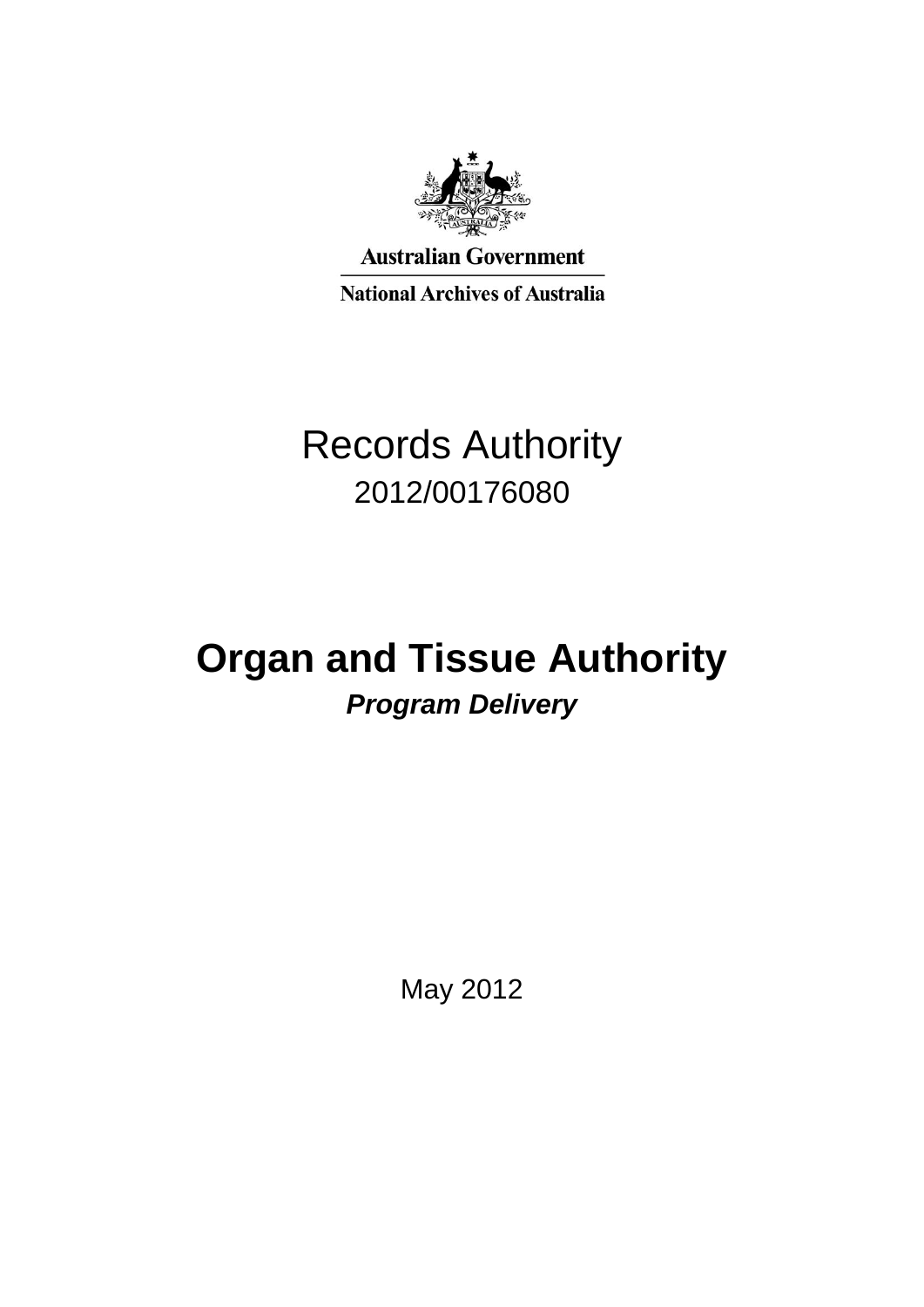### **CONTENTS**

| AUTHORISATION NATION | - 5 |
|----------------------|-----|
|                      |     |

© Commonwealth of Australia 2012

 This work is copyright. Apart from any use as permitted under the *Copyright Act 1968,* no part may be reproduced by any process without prior written permission from the National Archives of Australia. Requests and inquiries concerning reproduction and rights should be directed to the Publications Manager, National Archives of Australia, PO Box 7425, Canberra Mail Centre ACT 2610, Australia.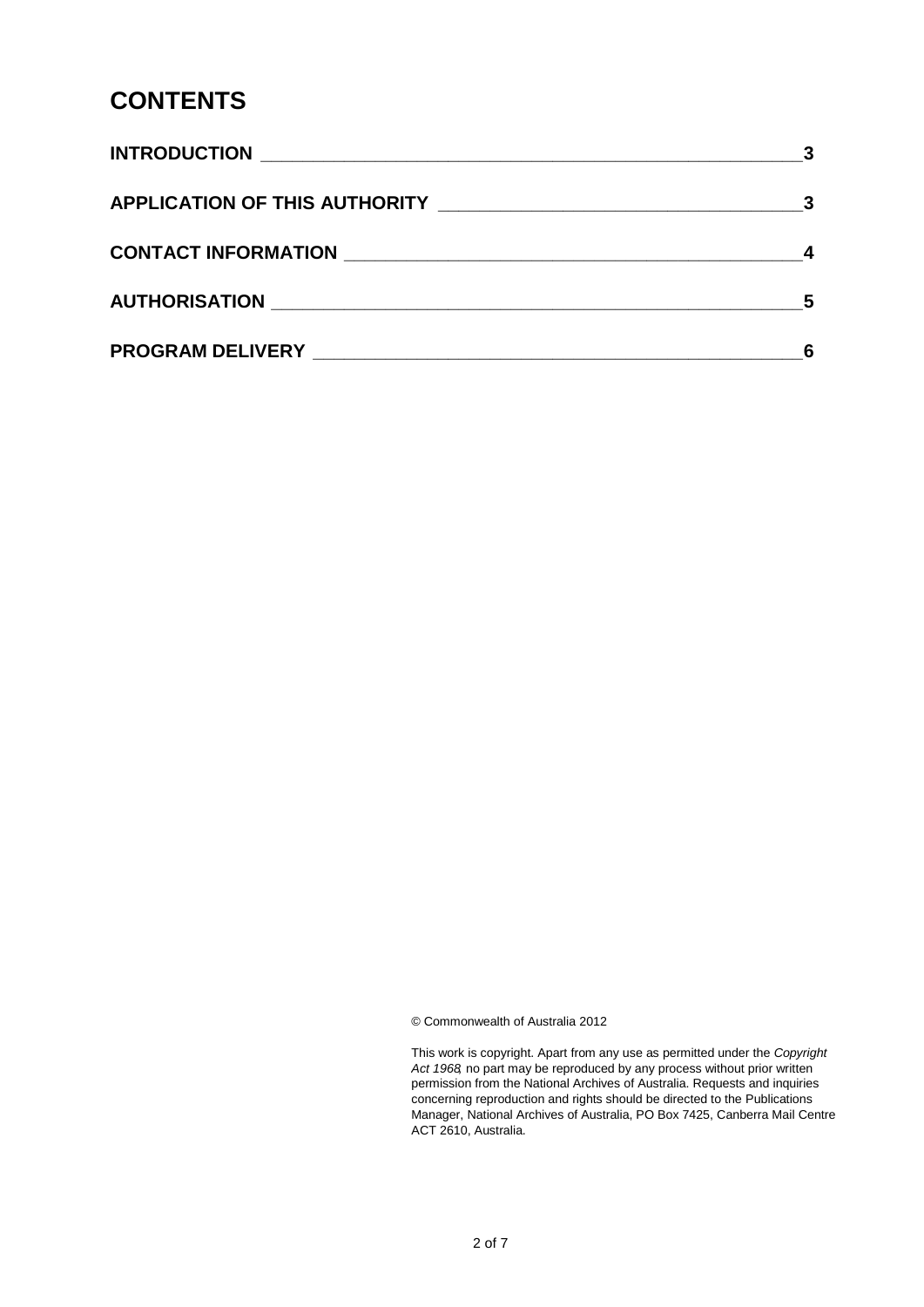### **INTRODUCTION**

 to set out the requirements for keeping or destroying records for the core business of Program Delivery. It represents a significant commitment on behalf of the Organ and Tissue Authority to understand, create and The Organ and Tissue Authority and the National Archives of Australia have developed this Records Authority manage the records of its activities.

 This Authority is based on the identification and analysis of the business of the Organ and Tissue Authority. It takes into account the agency's legal and organisational records management requirements, and the interests of stakeholders, the agency and the National Archives of Australia.

 length of time that temporary records need to be kept. This Authority gives the Organ and Tissue Authority permission under the *Archives Act 1983*, for the destruction of the temporary records described after the The Authority sets out those records that need to be retained as national archives and specifies the minimum minimum retention period has expired. Retention periods for these temporary records are based on: an assessment of business needs; broader organisational accountability requirements; and community expectations, and are approved by the National Archives of Australia on the basis of information provided by the agency.

 Authority is recommended. All amendments must be approved by the National Archives. As changes in circumstances may affect future records management requirements, the periodic review of this

# **APPLICATION OF THIS AUTHORITY**

- 1. This Authority is to be used to determine how long records must be kept. Records are matched to the relevant core business and records class in the Authority.
- Where the minimum retention period has expired and the records are not needed for agency business they should be destroyed as authorised in this Authority.
- Records that have not reached the minimum retention period must be kept until they do.
- Records that are identified as Retain as National Archives (RNA) are to be transferred to the National Archives of Australia for preservation.
- 2. This Authority should be used in conjunction with general records authorities such as:
- the Administrative Functions Disposal Authority (AFDA) and/or AFDA Express issued by the National Archives to cover business processes and records common to Australian Government agencies;
- General Records Authority (31) For source (including original) records that have been copied, converted or migrated.
- facilitative or for short-term use only. NAP does not replace arrangements agreed to in this Authority but can be used as a tool to assist in identifying records for destruction together with an agency's Records destroying records as a normal administrative practice and on how to develop an agency NAP policy is 3. The Normal Administrative Practice (NAP) provision of the Archives Act 1983 gives agencies permission to destroy certain records without formal authorisation. This usually occurs where records are duplicated, Authority or Authorities, and with AFDA and AFDA Express. The National Archives recommends that agencies develop and implement a Normal Administrative Practice policy. Advice and guidance on available from the National Archives' website at www.naa.gov.au
- any other relevant Act must not be destroyed until the action has been completed. 4. Records that are reasonably likely to be needed as evidence in a current or future judicial proceeding or are subject to a request for access under the *Archives Act 1983*, the *Freedom of Information Act 1982* or
- 5. Records subject to a disposal freeze must not be destroyed until the freeze has been lifted. Further information about disposal freezes and whether they affect the application of this Authority is available from the National Archives website at [www.naa.gov.au.](http://www.naa.gov.au/)
- system, or when information is migrated from one system to a new system) this authority can still be authority or until the information is transferred into the custody of the National Archives. 6. Where the method of recording information changes (for example from a manual system to an electronic applied, providing the records document the same core business. The information must be accessible for the period of time prescribed in this Authority. The Organ and Tissue Authority will need to maintain continuing access to the information, including digital information, for the periods prescribed in this records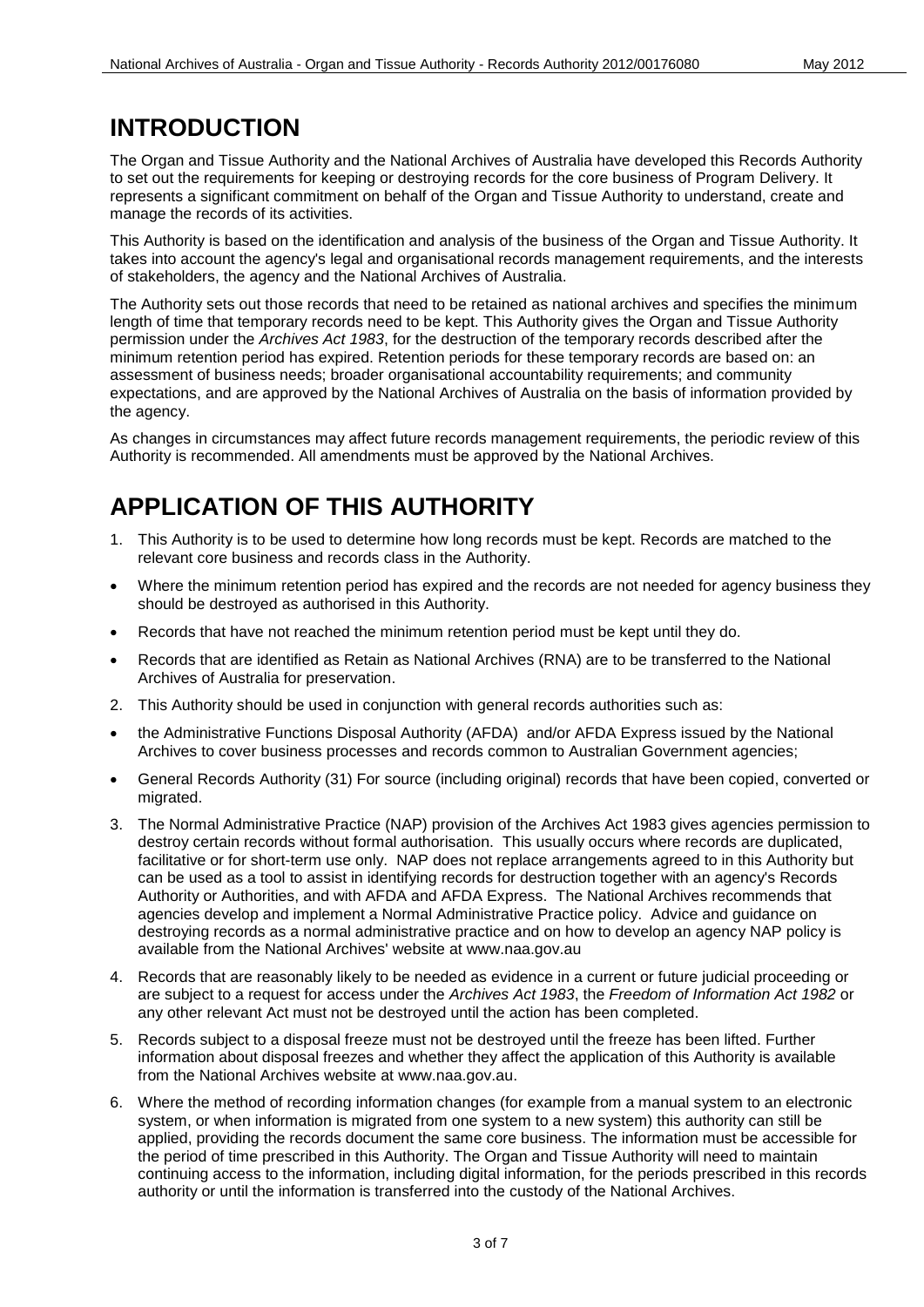- its accountability will be substantially compromised because a retention period or periods are not adequate, it should contact the National Archives for review of the retention period. 7. In general, retention requirements indicate a minimum period for retention. The Organ and Tissue Authority may extend minimum retention periods if it considers that there is an administrative need to do so, without further reference to the National Archives. Where the Organ and Tissue Authority believes that
- part of the archival resources of the Commonwealth under section 3C of the *Archives Act 1983*. The transfer the records to the National Archives when they cease to be current and, in any event, within 15 years of the records coming into existence, under section 27 of the *Archives Act 1983*. 8. Records coming within 'Retain as national archives' classes in this Authority have been determined to be determination of Commonwealth records as archival resources of the Commonwealth obliges agencies to
- 9. Records in the care of agencies should be appropriately stored, managed and preserved. Agencies need to meet this obligation to ensure that the records remain authentic and accessible over time. Under Section 31 of the *Archives Act 1983*, access arrangements are required for records that become available for public access including those records that remain in agency custody.
- 10. Appropriate arrangements should be made with the National Archives when records are to be transferred into custody. The National Archives accepts for transfer only those records designated as national archives.
- 11. Advice on how to use this Authority is available from the Organ and Tissue Authority records manager. If National Archives. there are problems with the application of the Authority that cannot be resolved, please contact the

## **CONTACT INFORMATION**

 National Archives' Agency Service Centre. For assistance with this authority or for advice on other records management matters, please contact the

Queen Victoria Terrace Tel: (02) 6212 3610 Parkes ACT 2600 Fax: (02) 6212 3989 Canberra Mail Centre ACT 2610 Website: www.naa.gov.au

PO Box 7425 Email: **[recordkeeping@naa.gov.au](mailto:recordkeeping@naa.gov.au)**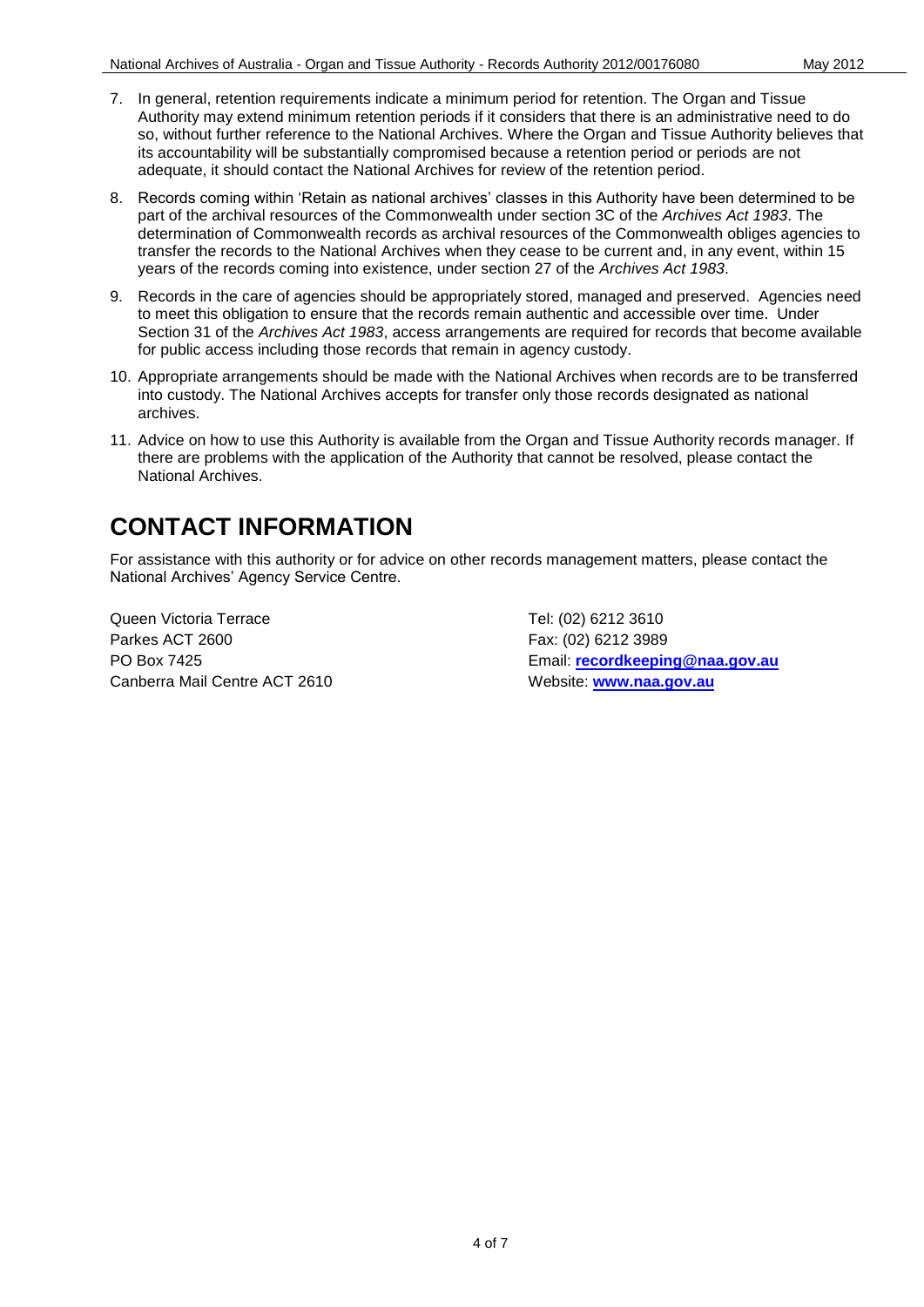#### **AUTHORISATION**

#### RECORDS AUTHORITY 2012/00176080

**Person to whom notice of Chief Executive Officer<br>
<b>Person to whom notice of Chief Executive Officer**<br> **Ms** Yael Cass **authorisation is given:** Ms Yael Cass<br>Organ and Tissue Authority Level 6, 221 London Circuit Canberra ACT 2600

**Purpose:** Authorises arrangements for the disposal of records in accordance with Section 24(2)(b) of the Archives Act 1983

> Determines records classed as 'Retain as national archives' in this Records Authority to be part of the archival resources of the Commonwealth under section 3C of the Archives Act 1983.

All core business records relating to Program Delivery. **Application:** 

This authority gives permission for the destruction, retention or transfer to the National Archives of Australia of the records described. This authority will apply only with the consent of the agency currently responsible for the business documented in the records described.

Authorising Officer **Date of issue:** Date of issue:

**David Fricker** Director-General National Archives of Australia

9 MAY 2012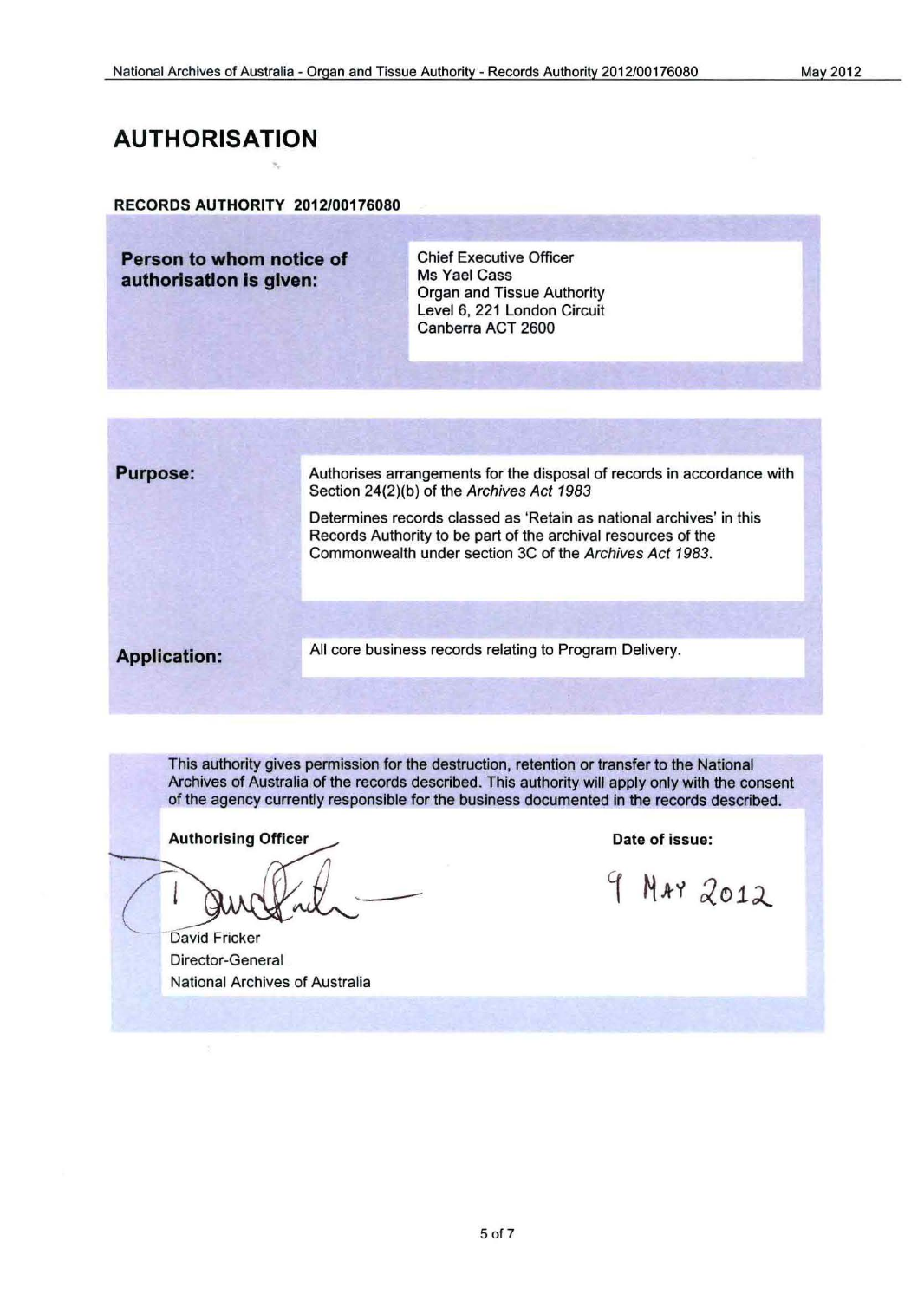The core business of implementing a world's best-practice approach to organ and tissue donation for transplantation. This is achieved by establishing a nationally coordinated approach to organ and tissue donation processes by increasing the capability and capacity within each state and territory health system to maximise donation rates and by raising community awareness and stakeholder engagement across Australia to promote organ and tissue donation.

The core tasks associated with program delivery include:

- administering a national organ and tissue donation network, currently known as the DonateLife Network;
- developing a national eye and tissue donation and transplantation network as part of the broader organ and tissue donation network;
- developing, implementing, reporting and reviewing high level strategies, plans, and programs;
- giving or receiving advice;
- establishing and managing agreements;
- administering funding agreements/grants;
- developing community education and awareness programs;
- developing and reviewing clinical protocols, policies, standards and guidelines;
- developing and evaluating professional training and induction programs for external delivery
- conducting/administering research into organ and tissue donation;
- high level reviews of the organ and tissue donation sector;
- collecting a national set of electronic confidential organ and tissue donor data; and
- managing and participating in internal and external meetings and committees.

 *guidelines, and reports, use AFDA/AFDA Express PUBLICATION. For the production and dissemination of published documents such as protocols, policies, standards,* 

 *Principal Committee, use the ADVISORY BODIES General Records Authority 26. For the establishment and administration of the Authority's Advisory Council and its committees; such as the* 

 *For the employment of Authority staff, use AFDA/AFDA Express – PERSONNEL.* 

| Class no | <b>Description of records</b>                                                                                                                                                                    | <b>Disposal action</b>         |
|----------|--------------------------------------------------------------------------------------------------------------------------------------------------------------------------------------------------|--------------------------------|
| 61035    | The following significant records documenting:                                                                                                                                                   | Retain as<br>national archives |
|          | agreements and memoranda of understanding to participate in new or<br>innovative organ donation and transplantation initiatives;                                                                 |                                |
|          | the provision of significant program grants that are of widespread<br>public or media interest;                                                                                                  |                                |
|          | high level advice relating to significant national organ and tissue<br>donation network matters, that have far-reaching implications, or which<br>are controversial, innovative or high profile; |                                |
|          | final versions of clinical protocols, standards, charters and policies;                                                                                                                          |                                |
|          | master set of professional training and induction program material for<br>delivery to external professionals;                                                                                    |                                |
|          | master set of community education and awareness program material;<br>$\bullet$                                                                                                                   |                                |
|          | final research reports;                                                                                                                                                                          |                                |
|          | high level reviews including final reports on the organ and tissue<br>donation sector;                                                                                                           |                                |